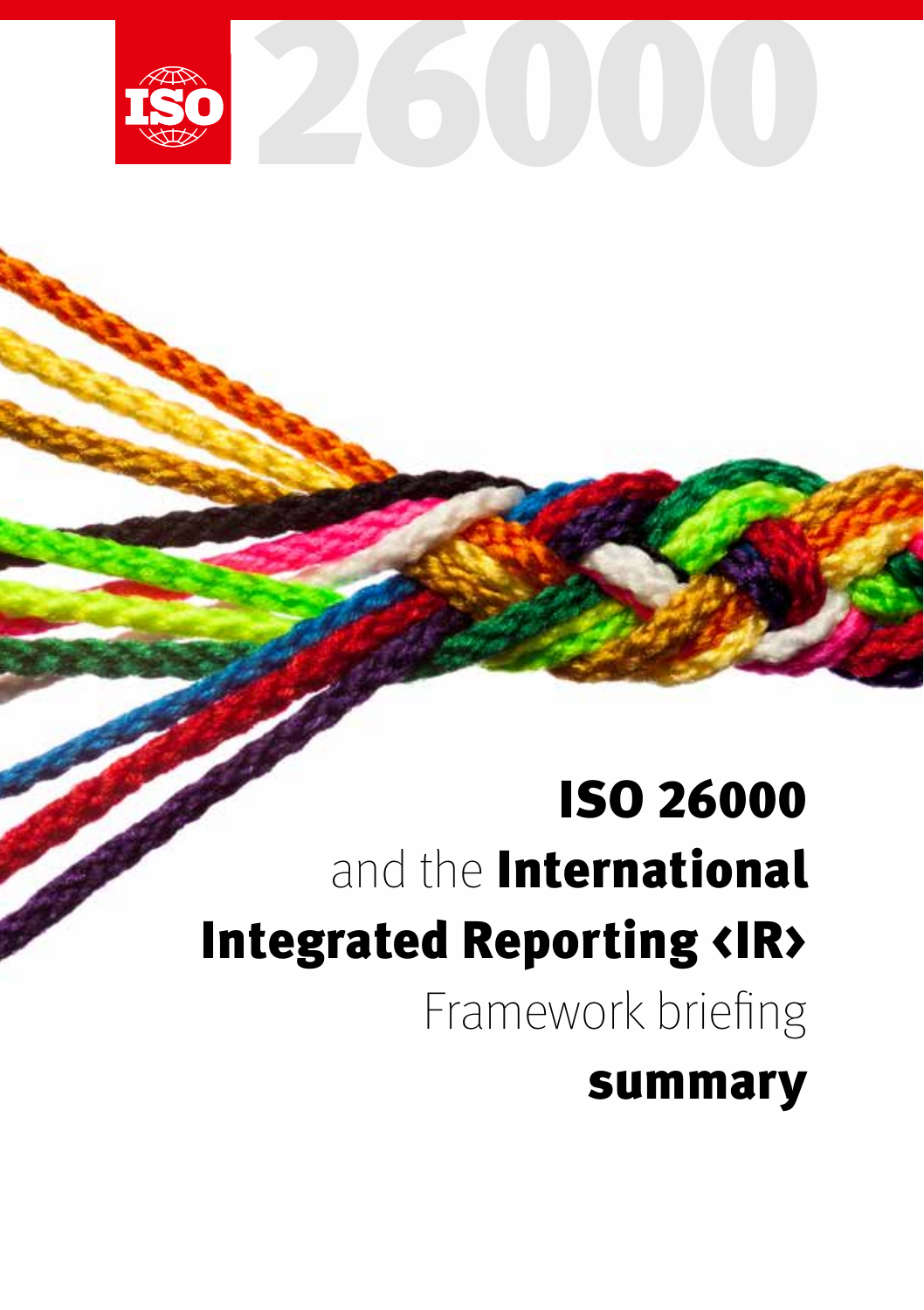

<IR> provides an overarching framework for integrated thinking and reporting.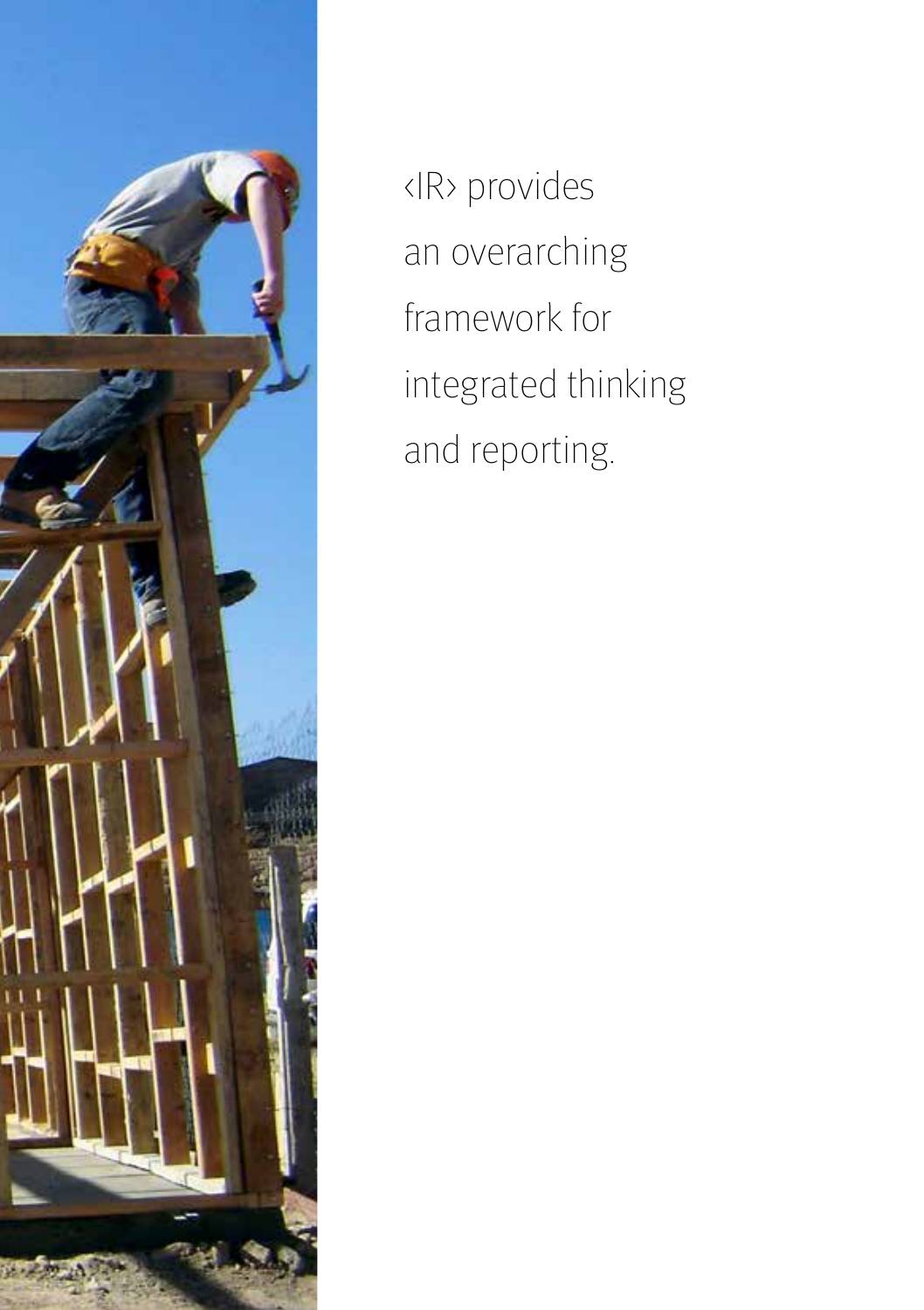

#### **Executive summary**

- Through promoting integrated thinking, ISO 26000 and the International <IR> Framework support companies in understanding and enhancing the value they create for society and for financial investors.
- ISO 26000 is the leading international guidance on social responsibility for organizations.
- The International <IR> Framework encourages concise communication about how an organization's strategy, governance, performance and prospects, in the context of its external environment, lead to the creation of value in the short, medium and long term. <IR> applies principles and concepts that are focused on bringing greater cohesion and efficiency to the reporting process, and adopting 'integrated thinking' as a way of breaking down internal silos and reducing duplication.
- Whereas <IR> provides an overarching framework for integrated thinking and reporting, ISO 26000 provides detailed guidance on how some of that thinking might be developed and implemented through an organization.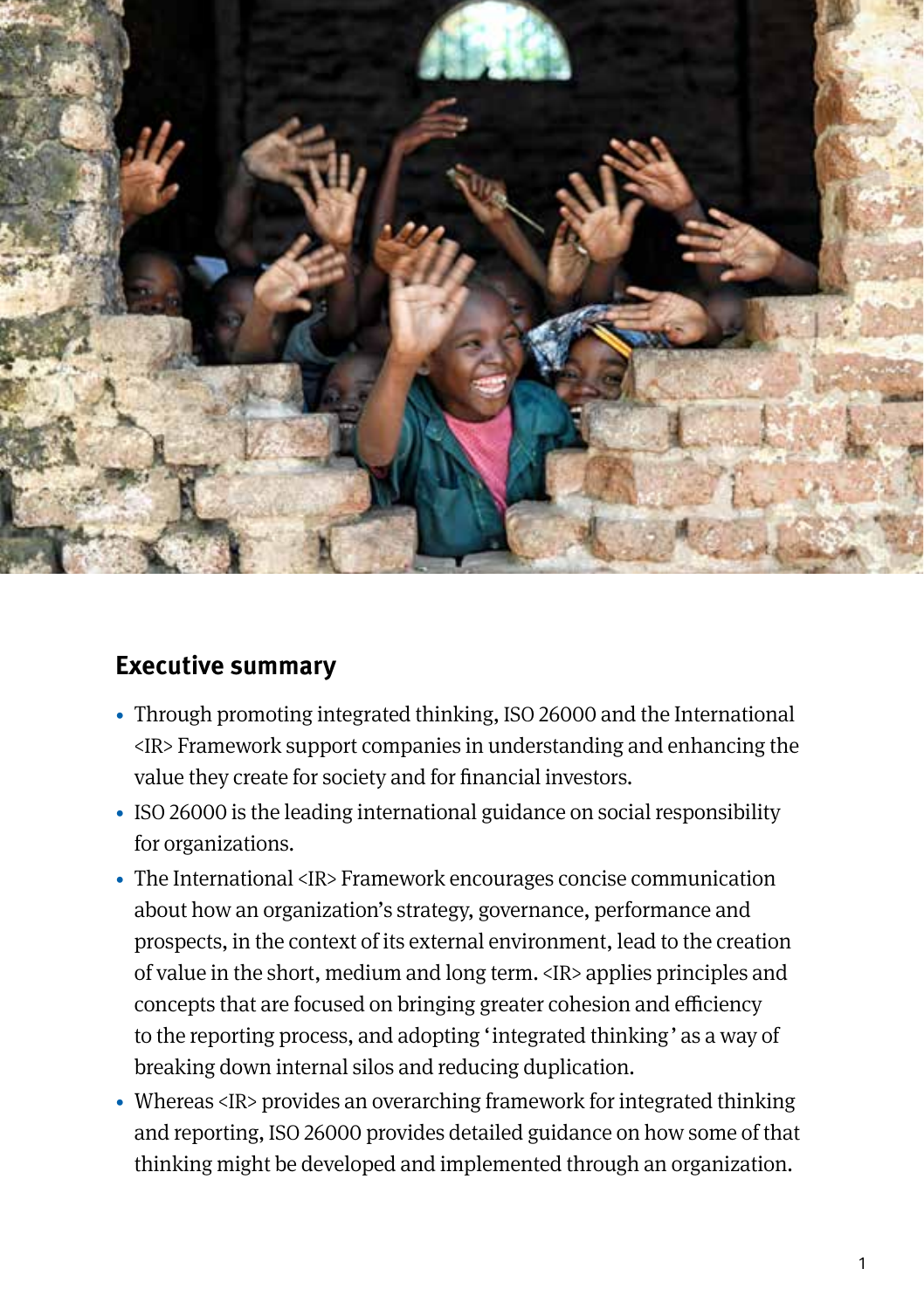International Standard ISO 26000 gives guidance on social responsibility.

#### **What is ISO 26000?**

Published in 2010, International Standard ISO 26000 gives guidance on social responsibility and is intended for use by organizations of all types and sizes, in all spheres, in order to assist them in their efforts to operate in the socially responsible manner that society increasingly demands.

An organization's performance in relation to the society in which it operates and to its impact on the environment has become a critical part of measuring the organization's overall performance and its ability to continue operating effectively. As such, and based on international consensus among expert representatives of the main stakeholder groups, ISO 26000 provides harmonized, globally relevant guidance on:

- Concepts, terms and definitions related to social responsibility
- Background, trends and characteristics of social responsibility
- Principles and practices relating to social responsibility
- Core subjects and issues of social responsibility
- Integrating, implementing and promoting socially responsible behaviour throughout the organization and, through its policies and practices, within its sphere of influence
- Identifying and engaging with stakeholders
- Communicating commitments, performance and other information related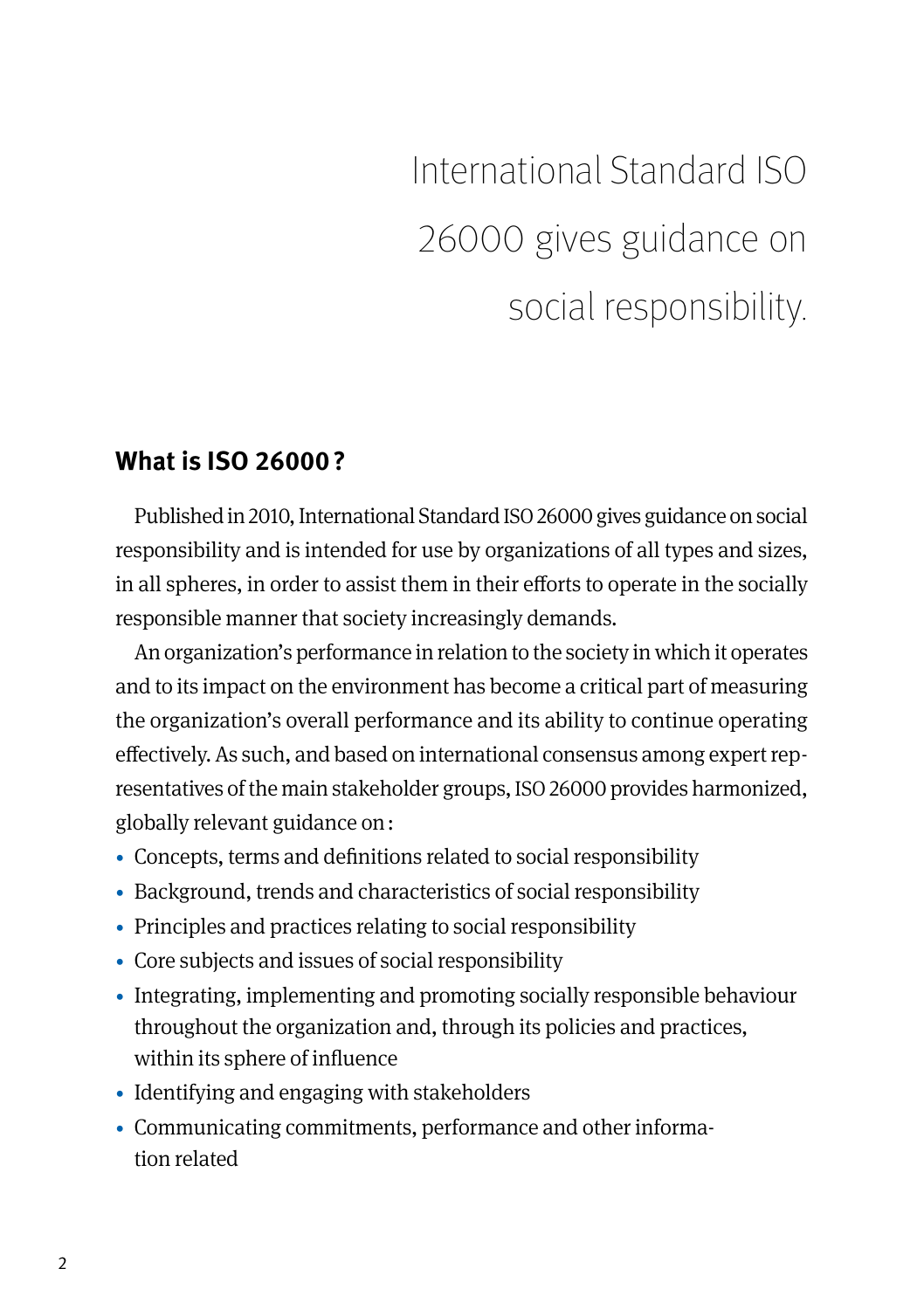

ISO 26000 identifies seven core subjects of social responsibility, as illustrated in the following figure taken from the standard.



*\* The figures denote the corresponding clause numbers in ISO 26000*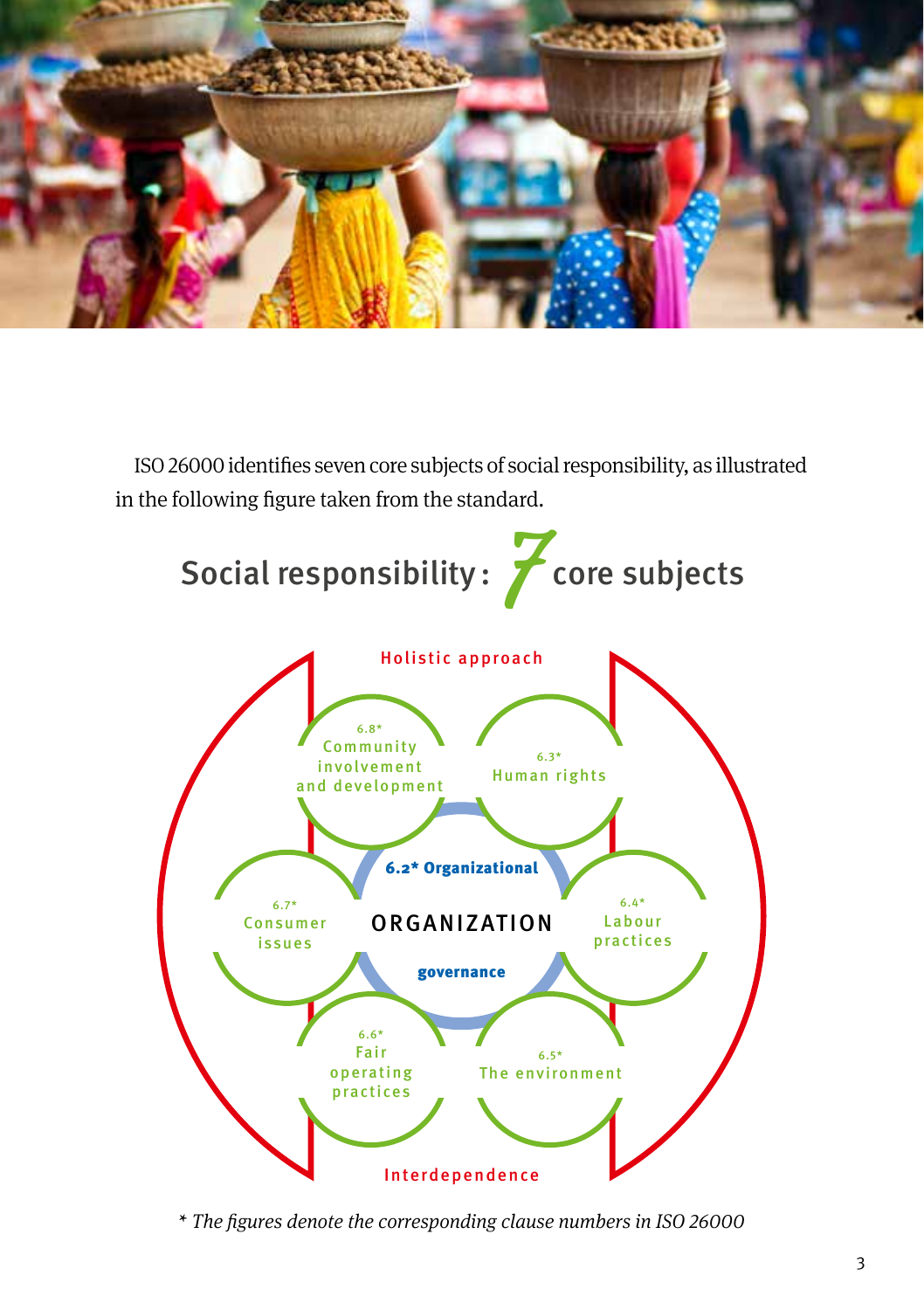#### **What is the International <IR> Framework?**

Launched in December 2013, the International <IR> Framework supports integrated thinking, decision-making and actions that focus on the creation of value over the short, medium and long term. An integrated report aims to provide insight about the resources and relationships ('the capitals') used and affected by an organization as it creates value over time.

ISO 26000 is a framework for social responsibility and is used by a large number of companies as a way of strategizing and managing performance in this respect.

<IR> is a process founded on integrated thinking by an organization that results in a periodic integrated report about value creation over time and related communications regarding aspects of value creation.

The long-term vision of the International Integrated Reporting Council (IIRC) is a world in which integrated thinking is embedded within mainstream business practice in the public and private sectors, facilitated by <IR> as the corporate reporting norm.

Through a continuous cycle of integrated thinking and reporting within the business community, the goal is to increase the efficiency and productivity of invested capital and to be a force for financial stability and sustainability.

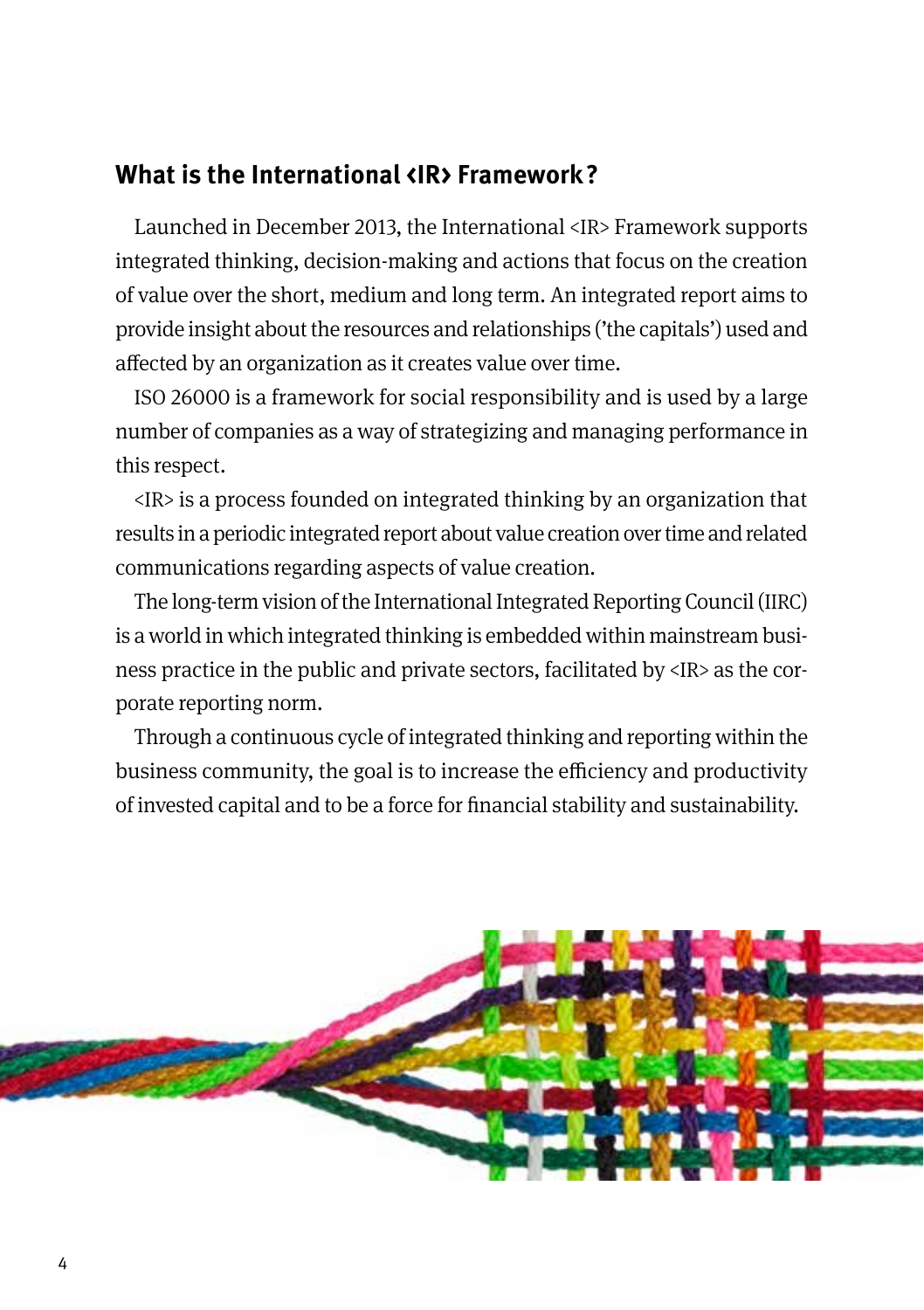## Be a force for financial stability and sustainability.

#### **<IR> aims to:**

- Improve the quality of information available to providers of financial capital to enable a more efficient and productive allocation of capital
- Promote a more cohesive and efficient approach to corporate reporting that draws on different reporting strands and communicates the full range of factors that materially affect the ability of an organization to create value over time
- Enhance accountability and stewardship for the broad base of capitals (financial, manufactured, intellectual, human, social and relationship, and natural) and promote understanding of their interdependencies
- Support integrated thinking, decision-making and actions that focus on the creation of value over the short, medium and long term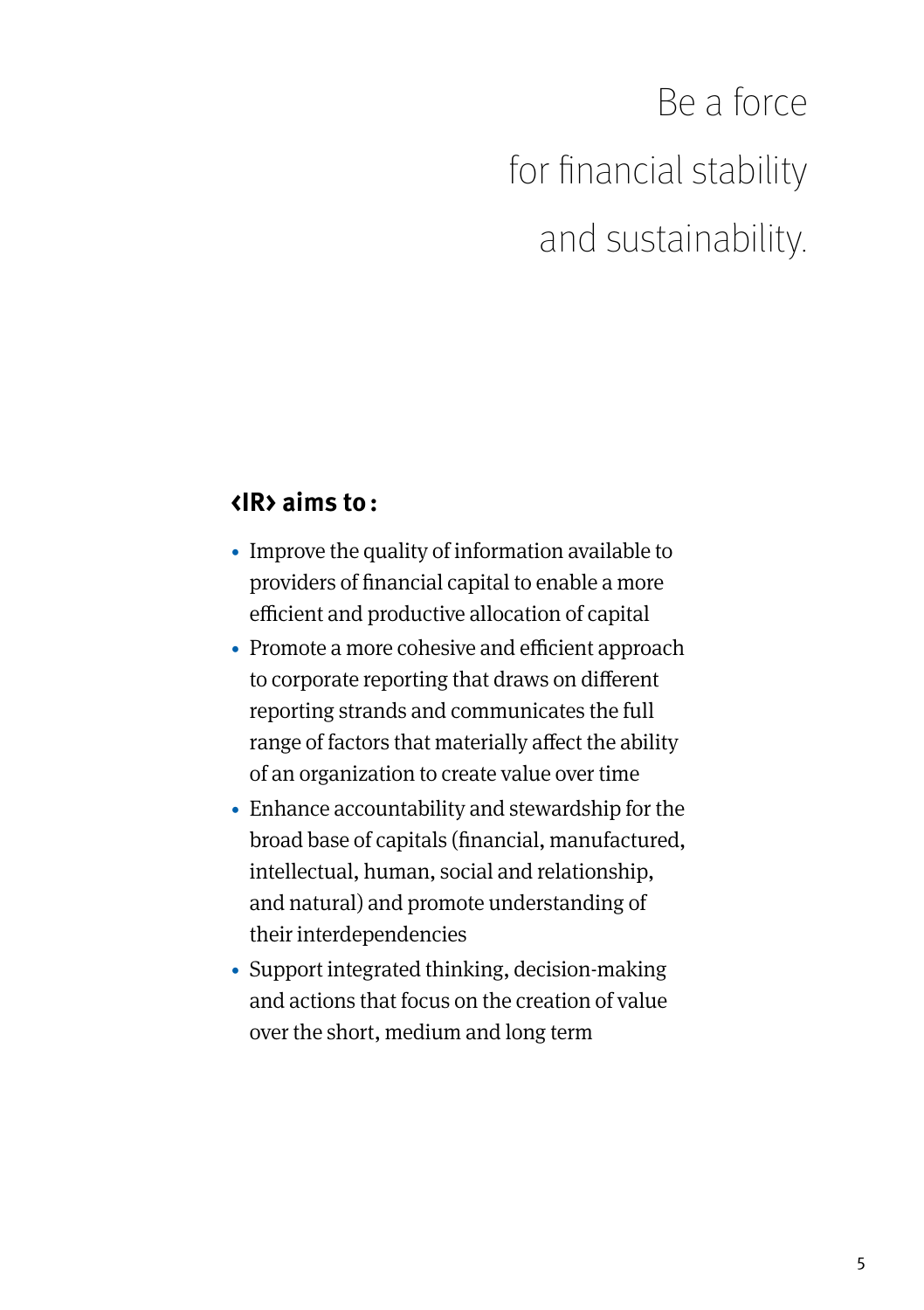#### **There are eight key content elements in an integrated report:**

- **1.** Organizational overview and external environment – What does the organization do and what are the circumstances under which it operates?
- **2.** Governance How does the organization's governance structure support its ability to create value in the short, medium and long term?
- **3.** Business model What is the organization's business model?
- **4.** Risks and opportunities What are the specific risks and opportunities that affect the organization's ability to create value over the short, medium and long term, and how is the organization dealing with them?
- **5.** Strategy and resource allocation Where does the organization want to go and how does it intend to get there?
- **6.** Performance To what extent has the organization achieved its strategic objectives for the period and what are its outcomes in terms of effects on the capitals?
- **7.** Outlook What challenges and uncertainties is the organization likely to encounter in pursuing its strategy, and what are the potential implications for its business model and future performance?
- **8.** Basis of preparation and presentation How does the organization determine what matters to include in the integrated report and how are such matters quantified or evaluated?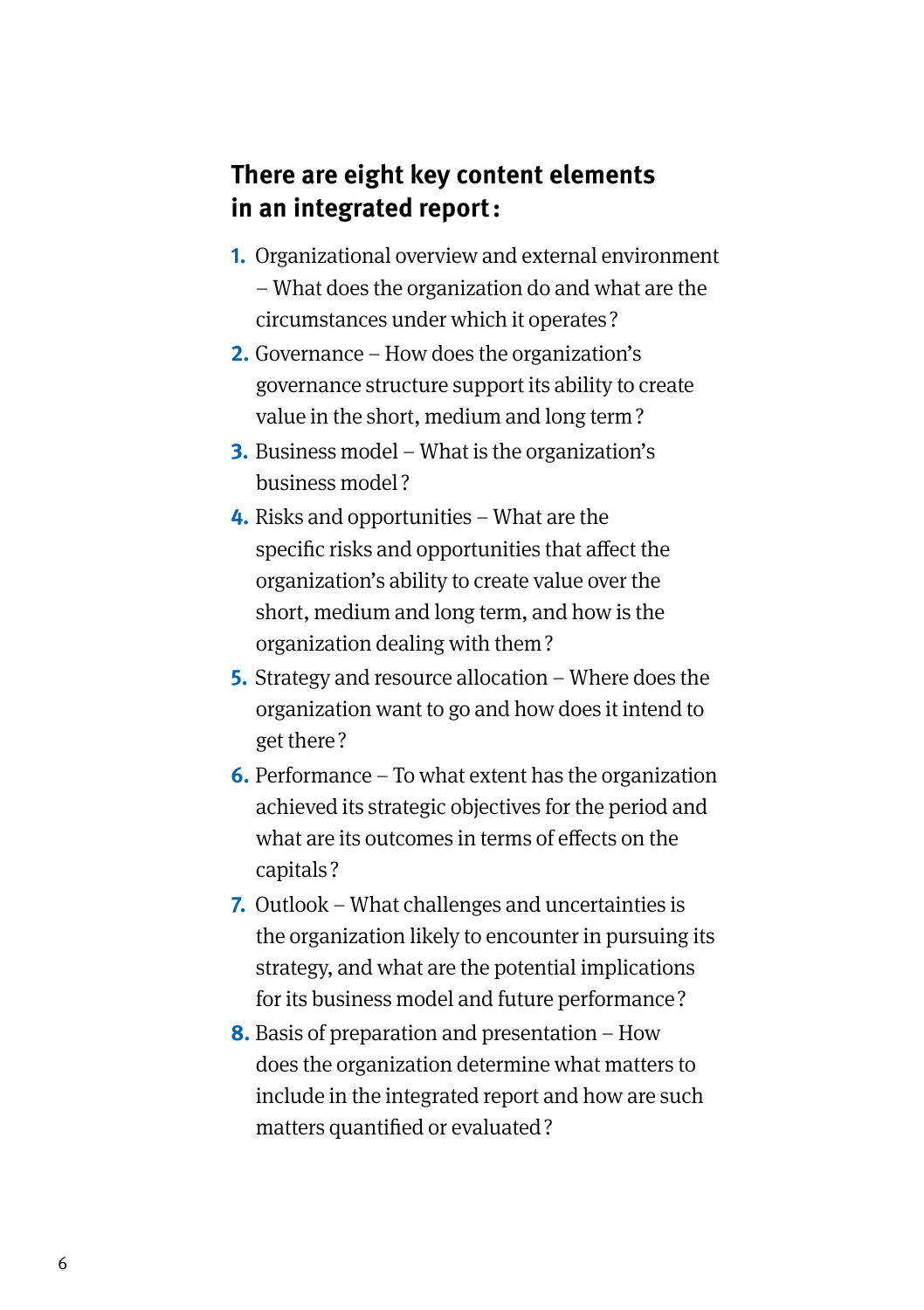

#### **<IR> has three key foundations:**

- **1.** Value creation for the organization and for others
- **2.** The increase, decrease or transformation of capitals through the organization's activities and outputs $1$ <sup>)</sup>
- **3.** The organization's value creation process

<sup>1)</sup> The International <IR> Framework categorizes the capitals as financial, manufactured, intellectual, human, social and relationship, and natural.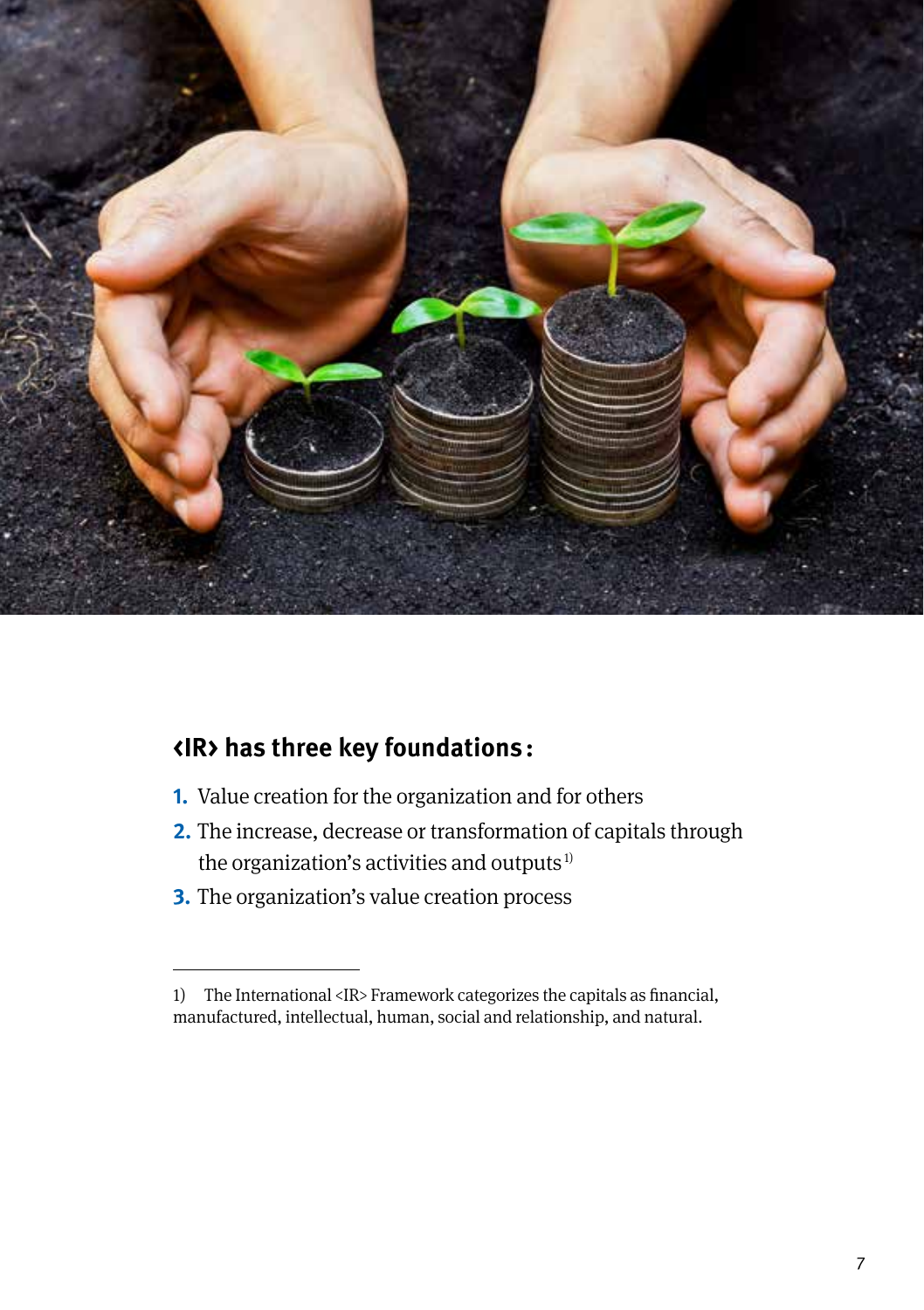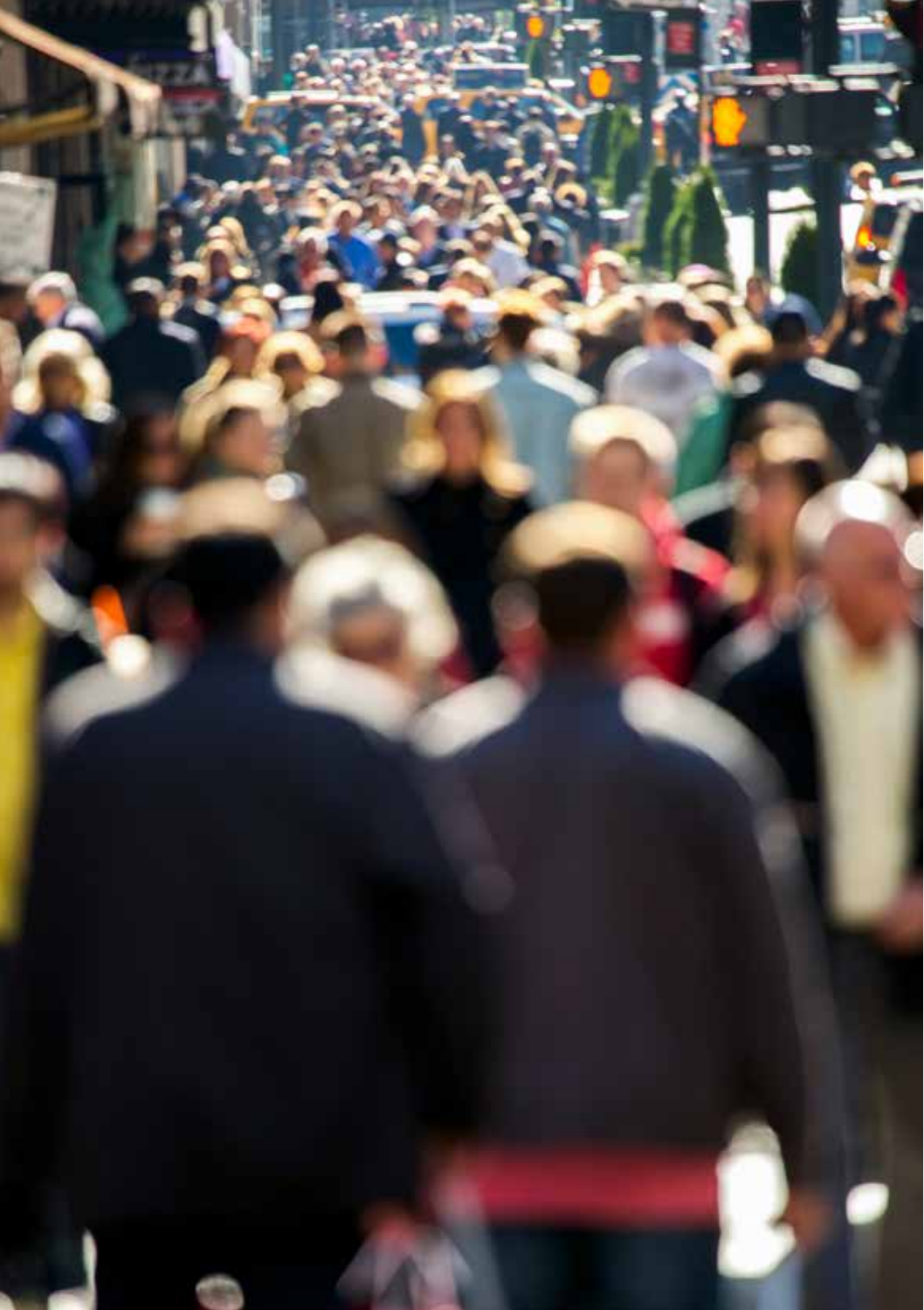#### **How are ISO 26000 and the International <IR> Framework complementary?**

Both ISO 26000 and the International <IR> Framework encourage organizations to consider how their strategy, operations and governance work together to create outcomes that are valuable to the business, society and other stakeholders. By promoting 'integrated thinking', both ISO 26000 and the International <IR> Framework help organizations improve their understanding of the factors that drive or erode value over time. In addition, both encourage organizations to communicate how they plan to deliver value over the short, medium and longer term.

Whereas the IIRC provides an overarching framework to support integrated thinking and reporting, ISO 26000 provides detailed guidance on how the *thinking* aspect, in particular, can develop within an organization. Those looking to start their <IR> journey would be advised to consider using ISO 26000 as a complement to the International <IR> Framework. Those already using ISO 26000 will recognize this as a useful foundation toward creating effective integrated reports.